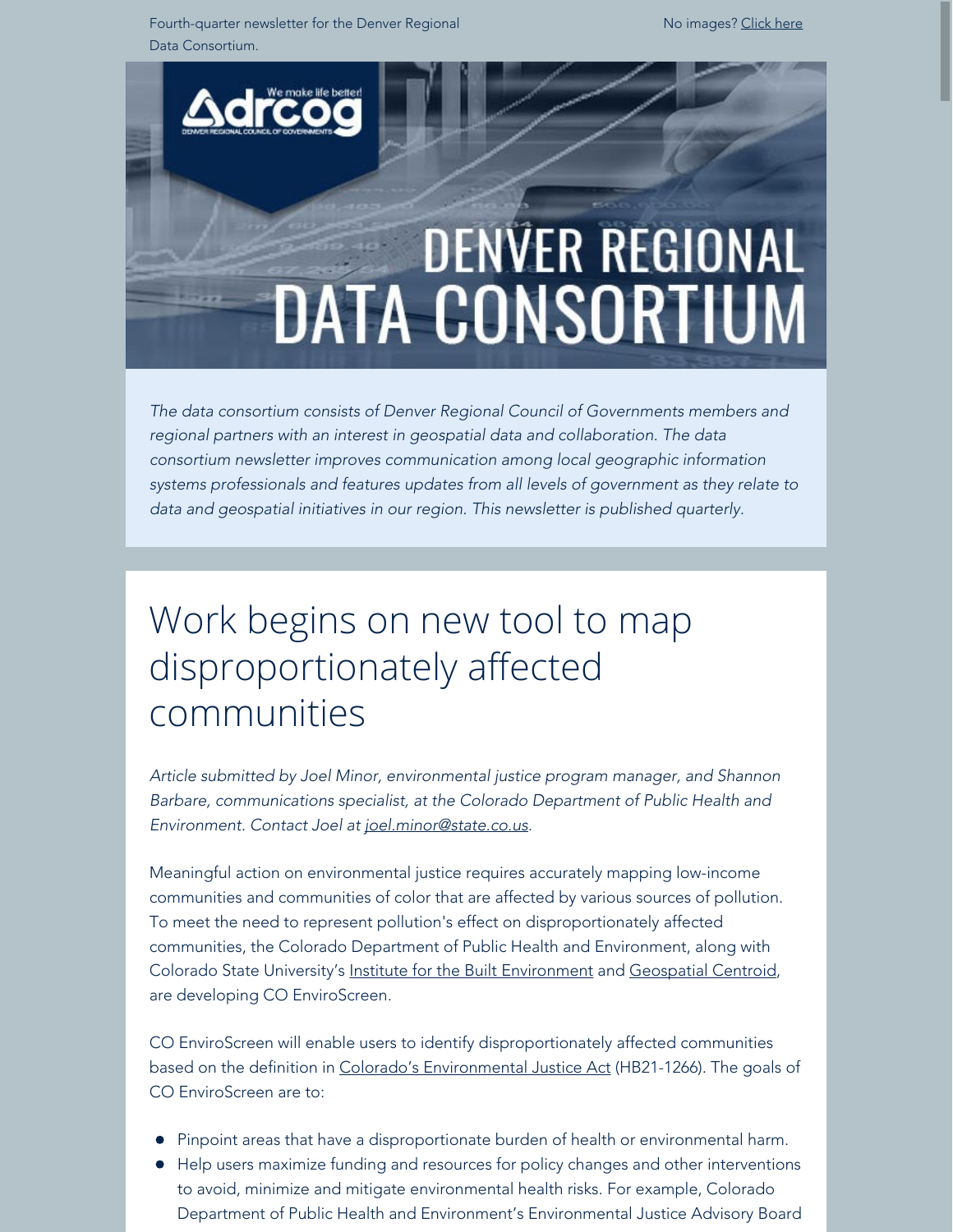will use CO EnviroScreen to determine where to distribute environmental justice grants created by the Environmental Justice Act.

- Build public trust and empower communities to become involved in decision-making.
- Advance a healthy and sustainable Colorado where everyone has the same degree of protection from environmental health hazards.

The department is inviting community input as CO EnviroScreen's development unfolds. The team recently completed the first round of community engagement, including stakeholder interviews, focus groups and a large community meeting. The team will develop the tool based on that input, then include community members and stakeholders in beta testing and improving the tool. Colorado Department of Public Health and Environment expects to launch CO EnviroScreen in summer 2022.

Part of the definition of disproportionately affected communities in the Environmental Justice Act is a census block group where more than 40% of households are low-income, people of color or housing cost burdened. Until CO EnviroScreen is finalized, stakeholders can use a draft map layer in Colorado Department of Public Health and Environment's [climate equity data viewer](https://drcog.createsend1.com/t/d-l-ajtkdit-l-i/) to identify census block groups that meet one or more of the three criteria. CO EnviroScreen uses as its basis the climate equity data viewer and will replace the climate equity data viewer once it is finalized.

CO EnviroScreen will include the full range of areas covered by the Environmental Justice Act definition of disproportionately affected communities and help identify communities "where multiple factors, including socioeconomic stressors, disproportionate environmental burdens, vulnerability to environmental degradation, and lack of public participation, may act cumulatively to affect health and the environment and contribute to persistent health disparities."



[Learn more at cdphe.colorado.gov/enviroscreen.](https://drcog.createsend1.com/t/d-l-ajtkdit-l-d/)

A map layer in the climate equity data viewer shows communities that are disproportionately affected based on demographic criteria defined in the Environmental Justice Act. CO EnviroScreen will replace the climate equity data viewer when it is launched in summer 2022.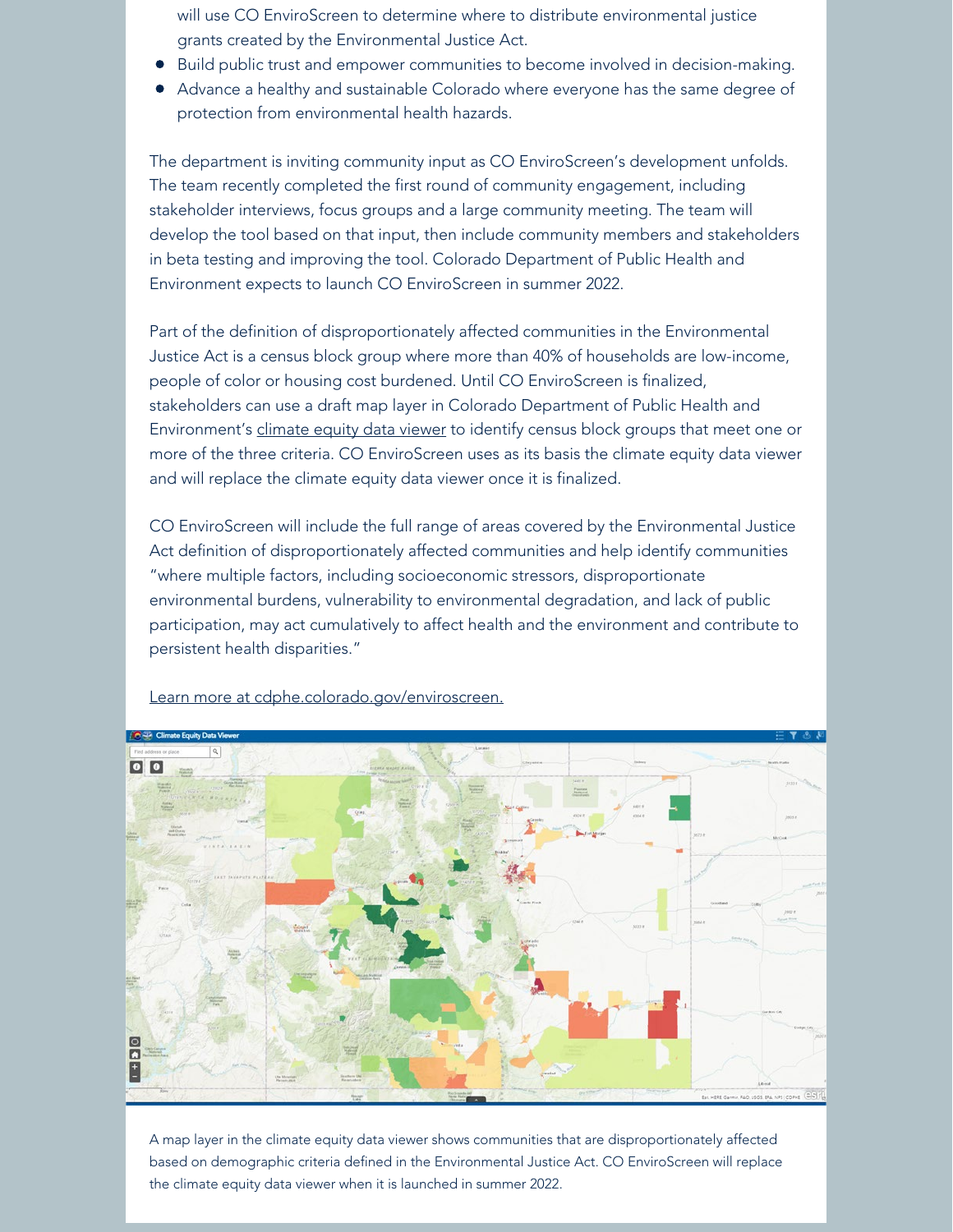## Building a regional vision for people and nature

*Article submitted by Chris Hawkins, urban conservation program manager at The Nature Conservancy. Chris can be reached at [cmhawkins@tnc.org](mailto:cmhawkins@tnc.org).*

Colorado is changing rapidly for both people and nature. The climate is getting hotter, cities are growing denser and air quality continues to worsen. Many who feel the effects of the changes are marginalized communities whose perspectives are often missing from mainstream conversations about conservation. For Colorado's more vulnerable populations — especially the poor, elderly and people of color the challenges are even more severe. Founded in 2015 and formally incorporated in 2018, the Metro Denver Nature Alliance is a coalition of more than 50 partner organizations across the seven-county Denver region — including those from the nonprofit, corporate, academic and government sectors — seeking to align nature-based efforts to ensure more equitable access to nature and to promote healthy people, communities and natural places.

The Metro Denver Nature Alliance's goal is to develop an evidence-based, equitycentered regional vision for people and nature — a landscape-scale conservation vision for the Denver region — that will help prioritize regional investments and create a more equitable and climate-resilient region that supports all walks of life. Two projects are currently underway that will help create the foundation for a regional vision that will wrap up around December 2022.

The first project is a regional equity assessment to examine data in the region regarding equity, social vulnerability and access to nature. Stakeholders will apply the project's findings to the development and implementation of programs that consider both social equity and conservation. The second project is a regional conservation assessment to identify high-priority lands and waters in the region to protect, connect, restore and enhance.

Both projects will result in a variety of products. One of the primary goals is to help partner organizations integrate geospatial information from the assessments into existing planning tools and processes at the level decisions are made around land, water and people. If you'd like to learn more about the two regional assessments or would like Metro Denver Nature Alliance to share more information with you and your organization, please reach out to the Chris Hawkins at The Nature Conservancy at [cmhawkins@tnc.org](mailto:cmhawkins@tnc.org).

# Complete Streets Toolkit and story map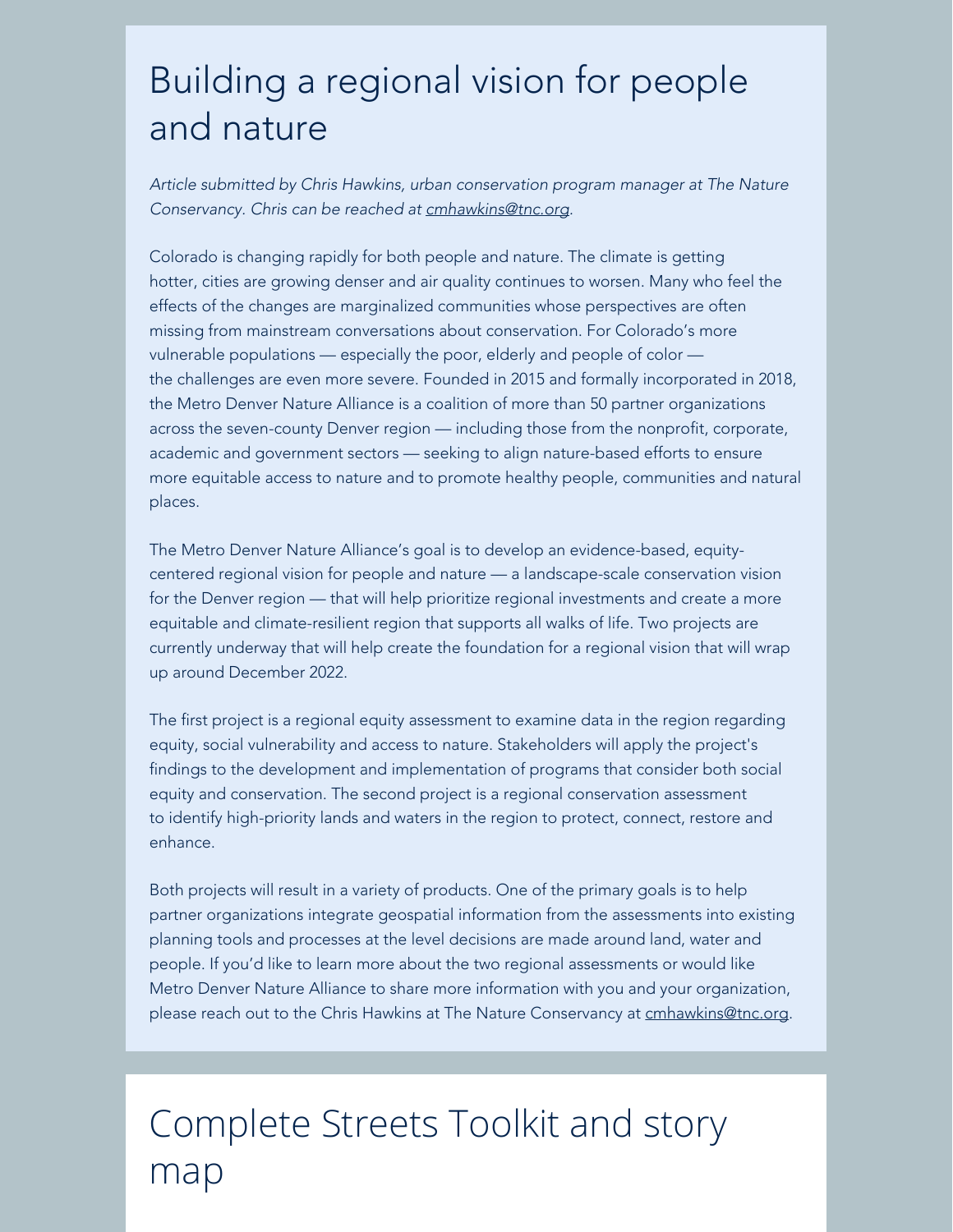*Article submitted by Jenny Wallace, GISP, GIS program manager at DRCOG. Jenny can be reached at 303-480-6754 or [jwallace@drcog.org.](mailto:jwallace@drcog.org)*

Complete Streets are streets that provide safe and equitable options for travelers of all modes, including pedestrians, bicyclists, transit riders and motor vehicle users. DRCOG has developed a regional Complete Streets Toolkit for the Denver region. The toolkit is a resource for local governments that provides guidance to plan, design, and implement Complete Streets. The toolkit is in draft form and awaiting final Board approval.

DRCOG staff created an Esri story map to accompany the toolkit. The story map focuses on the street types that were defined in the toolkit. The embedded web map shows regional Complete Street types — users can filter by jurisdiction and street type. Each street type also has a narrative, visual cross section and shows multimodal priorities. Photos and illustrations highlight some of the design elements used to create a Complete Street, such as bicycle parking, lighting and crosswalks.

#### **Neighborhood main street** Adrooa **Street Types** 田彦 Neighborhood main streets are generally locate in smaller communities or commercial areas, feature buildings oriented to the street with .<br>Downtown Mixed Use Street ground-floor retail, include active pedestrian space Neighborhood Main Drea and support gathering and community events Mond the firest liag onal Connect cichoarte ad Con **Sand Road**

The project represents DRCOG's first official Esri story map. The map was a collective effort across DRCOG's transportation, communications and marketing, and geographic information systems teams. DRCOG staff welcome and appreciate feedback on the story map. Please check DRCOG's newest geographic information systems web product and let staff know what you think:

[Complete Streets story map](https://drcog.createsend1.com/t/d-l-ajtkdit-l-k/)

### DRCOG data acquisition updates

*Article submitted by Ashley Summers, GISP, PMP, information systems manager at DRCOG. Ashley can be reached at 303-480-6746 or [asummers@drcog.org](mailto:asummers@drcog.org).*

#### Denver Regional Aerial Photography Project 2022

Previous project partners received quotes in mid-April for participation in the upcoming imagery project. DRCOG is now accepting commitments in the form of a signed letter of intent that outlines the products and services that the partner wishes to purchase.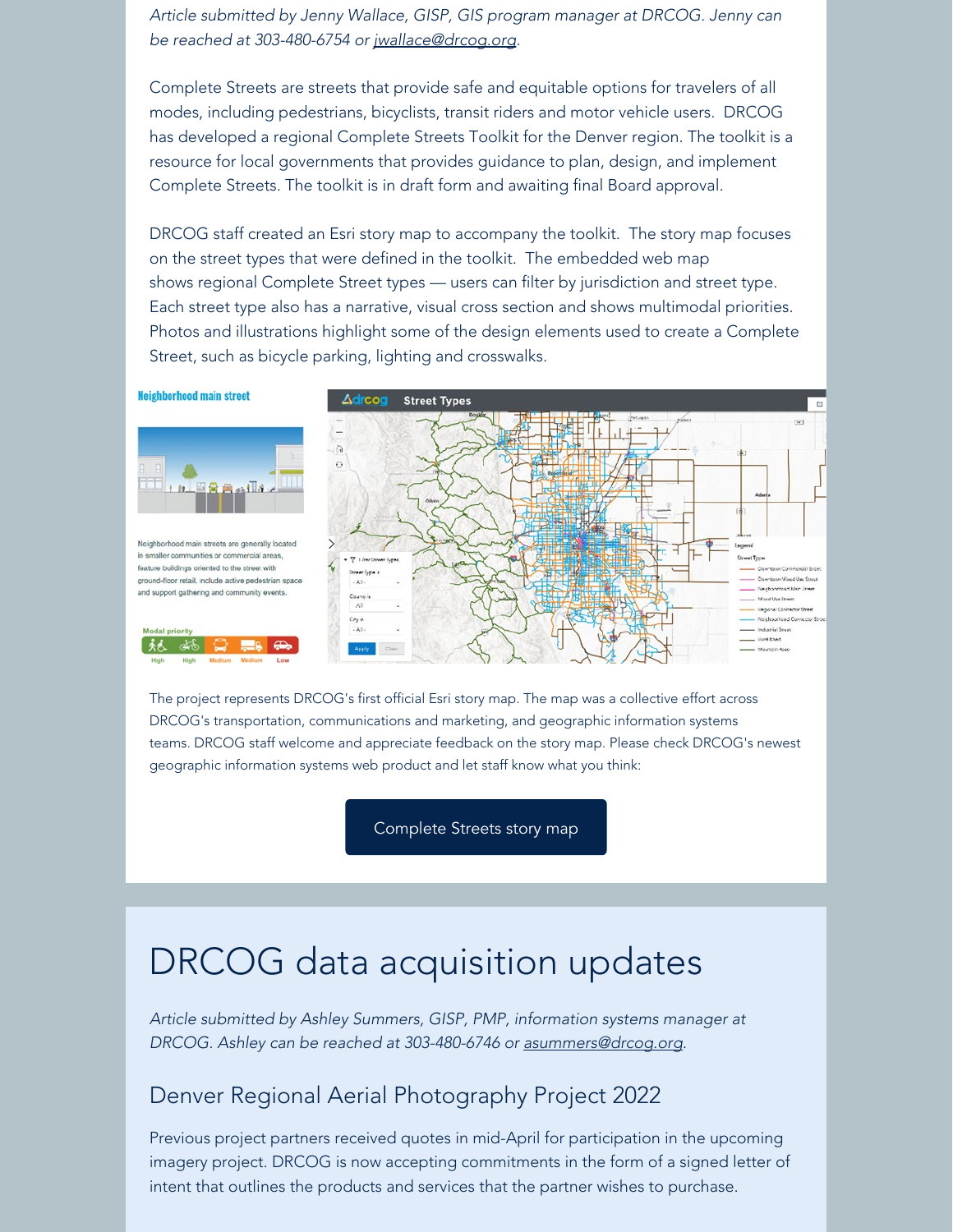In addition to the traditional imagery offering, DRCOG staff are also offering a Nearmap subscription. The Nearmap subscription includes more frequently updated imagery that can be used as a supplement to the primary imagery deliverable, which is produced once every two years.

If you are not a project partner and would like to be, reach out to me at [asummers@drcog.org](mailto:asummers@drcog.org). Read more about DRCOG's [imagery projects](https://drcog.createsend1.com/t/d-l-ajtkdit-l-u/) on [the website](https://drcog.createsend1.com/t/d-l-ajtkdit-l-o/).

#### Regional Lidar Project 2020

DRCOG received a [grant from the U.S. Geological Survey](https://drcog.createsend1.com/t/d-l-ajtkdit-l-b/) in December 2019 to collect quality level 2 lidar in 5,000 square miles of the region and derive contours in most of the Denver metro area. Flights to collect the data and data processing tasks to produce the point cloud are complete. Thorough quality control undertaken by the U.S. Geological Survey began in June and is still ongoing. The data is expected to be available for download through DRCOG's Regional Data Catalog in the first quarter of 2022.

For more information, visit the [website.](https://drcog.createsend1.com/t/d-l-ajtkdit-l-n/)

Do you have an interesting use case for lidar data? Tell us about it by emailing me at [asummers@drcog.org](mailto:asummers@drcog.org).

#### Planimetric Data Project 2020

The planimetric data project began in February and deliveries began in June. Groups 1 and 2 are complete. Partners in Group 3 are reviewing their deliverables now. Group 4 is on schedule for review in early November. There are seven deliveries total. The public will have access to the data in the first quarter of 2022 via the DRCOG Regional Data Catalog.

DRCOG staff are collecting building roofprints, edges of pavement, parking, sidewalks and ramps, trails, driveways and impervious surfaces throughout the metro area. [Check](https://drcog.createsend1.com/t/d-l-ajtkdit-l-p/) [out the map.](https://drcog.createsend1.com/t/d-l-ajtkdit-l-p/)

If you are not a project partner and would like to be, reach out to me at [asummers@drcog.org](mailto:asummers@drcog.org). Read more about DRCOG's [planimetric data projects](https://drcog.createsend1.com/t/d-l-ajtkdit-l-m/) on the [website](https://drcog.createsend1.com/t/d-l-ajtkdit-l-c/) and [download datasets](https://drcog.createsend1.com/t/d-l-ajtkdit-l-q/) from past projects.

#### Regional Land Cover Project 2020

DRCOG was awarded a Colorado Water Plan Grant from the Colorado Water Conservation Board in March, which supplies a 50% match to local contributions for the project. The project kicked off in June with a presentation from Sanborn and the University of Vermont regarding the ["interpretation key,"](https://drcog.createsend1.com/t/d-l-ajtkdit-l-a/) an illustrated guide to the classification schema DRCOG staff use.

The product will be a 9-class, 1-meter resolution land cover dataset that covers the 6,000 square mile Denver region. Deliverables are expected in the first quarter of 2022 and will be made publicly available on DRCOG's Regional Data Catalog.

If you are not a project partner and would like to be, reach out to me